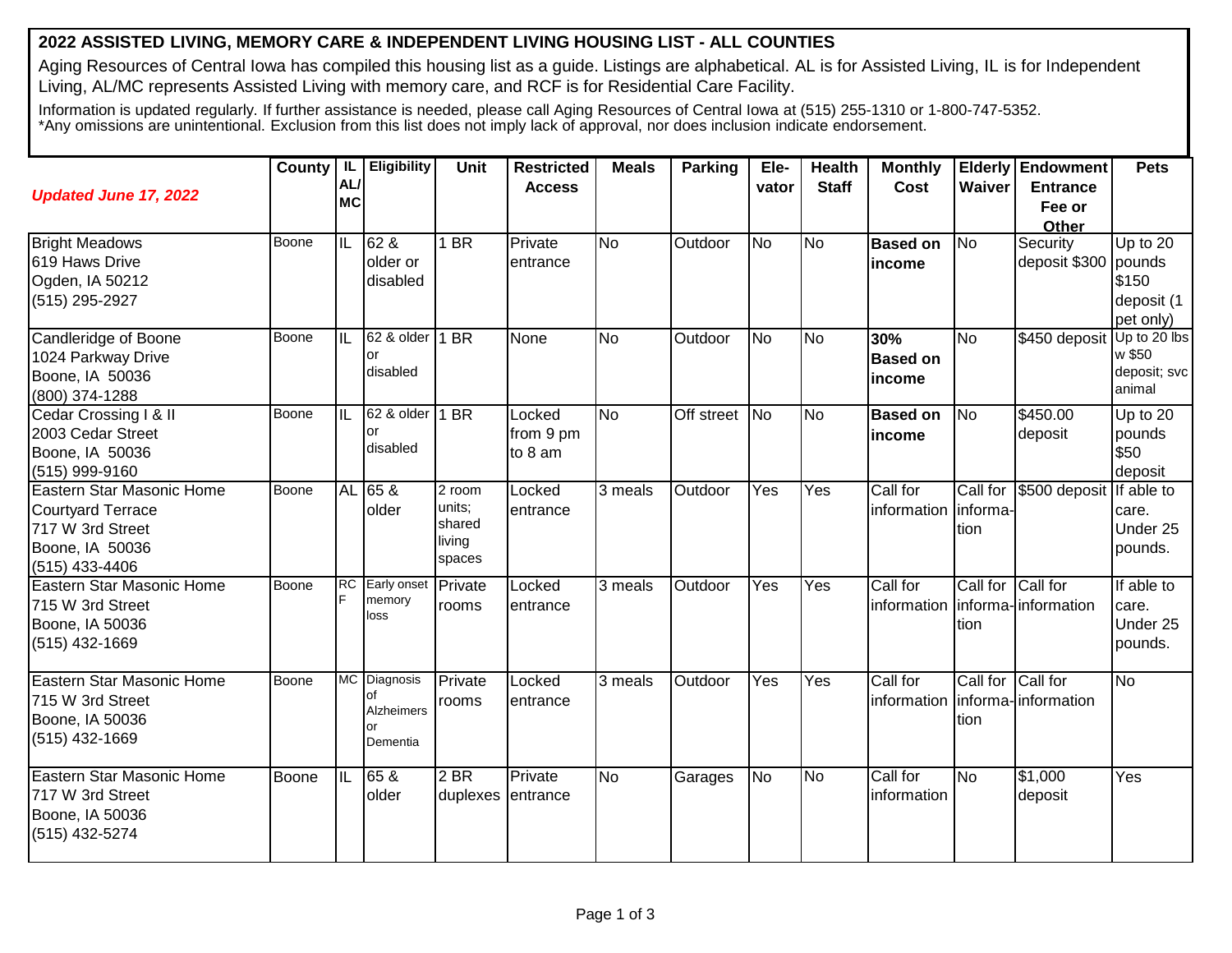| <b>Updated June 17, 2022</b>                                                                                                 |       | AL/<br><b>MC</b>        | County   IL   Eligibility | Unit                          | <b>Restricted</b><br><b>Access</b> | <b>Meals</b>                            | <b>Parking</b>           | Ele-<br>vator                 | <b>Health</b><br><b>Staff</b>  | <b>Monthly</b><br>Cost                         | Waiver         | <b>Elderly Endowment</b><br><b>Entrance</b><br>Fee or<br>Other | <b>Pets</b>                                  |
|------------------------------------------------------------------------------------------------------------------------------|-------|-------------------------|---------------------------|-------------------------------|------------------------------------|-----------------------------------------|--------------------------|-------------------------------|--------------------------------|------------------------------------------------|----------------|----------------------------------------------------------------|----------------------------------------------|
| Garden Court (part of Madrid<br>Home Community)<br>613 W North Street<br>Madrid, IA 50156<br>(515) 795-3007                  | Boone | IL                      | 60 &<br>older             | Studio &<br>1 BR              | Locked<br>entrance                 | No-May<br>purchase<br>at Madrid<br>Home | Outdoor & Yes<br>Garages |                               | No-has<br>call light<br>system | Call for<br>information                        | <b>No</b>      | Deposit of<br>one month's<br>rent                              | Up to 25<br>pounds<br>\$1,000<br>deposit     |
| Golden Terrace (Part of Madrid<br>Home Community)<br>613 W North St<br>Madrid, IA 50156<br>(515) 795-3007                    | Boone | IIL                     | 60 &<br>older             | Compan-<br>ion and<br>private | Private<br>entrance                | <b>No</b>                               | Outdoor                  | <b>No</b>                     | No                             | Call for<br>information                        | <b>No</b>      | \$300 deposit Up to 25                                         | pounds<br>\$1,000<br>deposit                 |
| <b>Grigsby Court Duplexes</b><br>(Part of Madrid Home Community)<br>613 W North Street<br>Madrid, IA 50156<br>(515) 795-3007 | Boone | IL                      | 60 &<br>older             | 2 &<br>3 BR                   | None                               | Available<br>for<br>purchase            | Garages                  | <b>No</b>                     | No                             | \$1,140                                        | No             | \$5010 Buy-In Up to 25                                         | pounds<br>\$1,000<br>deposit                 |
| <b>Hancock Apartments</b><br>1130 Hancock Drive<br>Boone, IA 50036<br>$(515)$ 432-3901                                       | Boone | $\overline{\mathbb{L}}$ | 55 &<br>older             | $2$ BR                        | Locked<br>entrance                 | <b>No</b>                               | Outdoor                  | <b>No</b>                     | No                             | Call for<br>information                        | <b>No</b>      | \$500 security 2 cats<br>deposit                               | \$200 dep<br>for each<br>\$20/mo             |
| Midtown Village<br>227 Harrison Street<br>Boone, IA 50036<br>(515) 432-3901                                                  | Boone | IL                      | 55 &<br>older             | 1 BR                          | Private<br>entrance                | <b>No</b>                               | Off street No            |                               | No                             | <b>Section 8</b>                               | No             | Call for<br>information                                        | Up to 20<br>pounds<br>\$200<br>deposit       |
| Pinnacle Apartments<br>316 2nd Street<br>Boone, IA 50036<br>$(515)$ 432-1160                                                 | Boone | IL                      | Any age                   | Studio,<br>1BR, 2BR,<br>3BR   | Locked                             | <b>No</b>                               | Outdoor                  | $No - 3 No$<br>story<br>bldg. |                                | <b>Based on</b><br>income/<br><b>Section 8</b> | N <sub>o</sub> | Deposit = $to$<br>rent                                         | \$250 or<br>serv/emo<br>support;<br>licensed |
| Regency Retirement Residence of Boone<br>Boone<br>1110 South Marshall Street<br>Boone, IA 50036<br>(515) 432-9463            |       | $\overline{\mathbb{L}}$ | 18 <sub>8</sub><br>older  | 1 & 2 BR                      | Secured<br>entrance                | <b>No</b>                               | Garages<br>& Outdoor     | $\overline{\text{No}}$        | No                             | Call for<br>information                        | <b>No</b>      | Call for<br>information                                        | No                                           |
| The Cedars Assisted Living (Part Boone<br>of Madrid Home Community)<br>600 N Kennedy<br>Madrid, IA 50156<br>(515) 795-4097   |       |                         | AL 60 &<br>older          | Studio                        | 24 hour<br>security                | 3 meals                                 | Outdoor & Yes<br>Garages |                               | 24 hour Call for               | information                                    | <b>No</b>      | \$500 deposit One pet                                          | up to 20<br>pounds;<br>\$1,000<br>deposit    |
| <b>Walnut Corner Apartments</b><br>620 West Walnut<br>Ogden, IA 50212<br>(515) 275-2977                                      | Boone | IL                      | 55 &<br>older             | 1 BR                          | Locked                             | <b>No</b>                               | Off street No            |                               | N <sub>o</sub>                 | <b>Based on</b><br>income/<br><b>Section 8</b> | <b>No</b>      | Call for<br>information                                        | 1 with<br>\$200 dep<br>$+$ \$15 rent         |